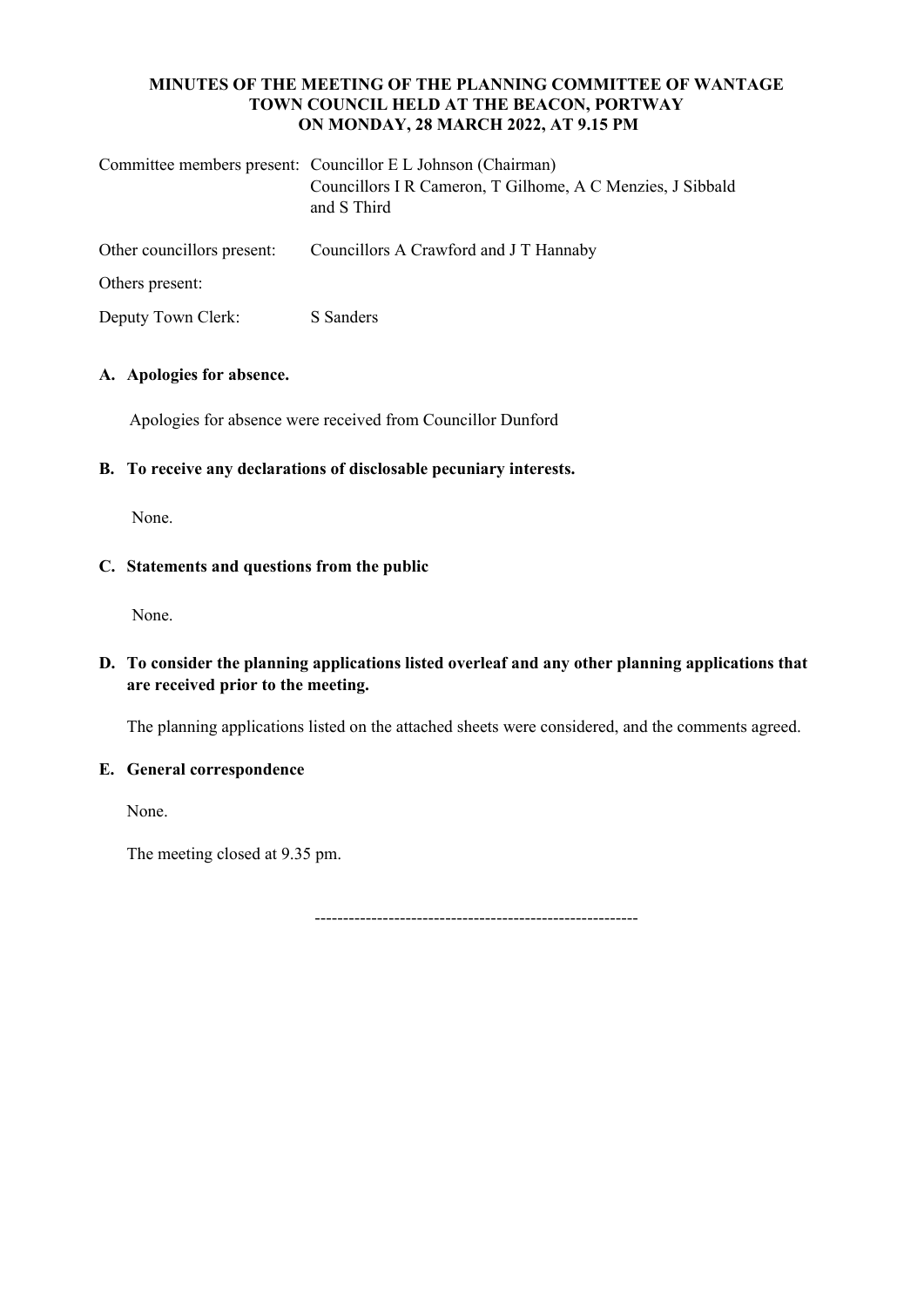#### **MINUTES OF THE MEETING OF THE PLANNING COMMITTEE OF WANTAGE TOWN COUNCIL HELD AT THE BEACON, PORTWAY ON MONDAY, 28 MARCH 2022, AT 9.15 PM**

#### PLANNING RECOMMENDATIONS

a) P22/V0509/HH Construction of a single-storey rear extension. 21 Wasbrough Avenue, Wantage, OX12 9BQ

No objection but would like the applicant to be reminded of the Party Wall Act and their obligations.

b) P22/V0546/HH First floor rear extension. 24 Ormond Road, Wantage, OX12 8DZ

No objection subject to conditions from the highway officer being met and that drawings be amended to show that three parking spaces will be provided.

c) P22/V0634/FUL Removal of existing partly open sided barn store and the proposed development of three 2 bed farm workers cottages on land off Whittington Crescent, Denchworth Road, Wantage.

Holding objection. The Deputy Clerk was to request further information from the planning officer about whether the land is agricultural land and the purpose of the workers' cottages.

d) P22/V0636/HH Proposed erection of a greenhouse. 84 Whittington Crescent Wantage OX12 9TZ.

No objection but would suggest that the greenhouse should be positioned to allow sufficient space for maintenance to be carried out on the border.

#### e) P21/V2546/RM **Amendment :** No. 3 - dated 17th March 2022

Construction of new road carriageways (Grove Road Loop Road and Major Access Road),footways, cycleways; reprofiling of land for development, sustainable drainage system (SuDS) swales and associated earthworks, Allotments, and hard and soft landscaping throughout the site, particularly within the Country Park (northern area of the site), the allotments (western area of the site) and the park within the Grove Road Loop Road. (as amended by plans received 30 November 2021, 17 December 2021 and amended by plans and information received 17 March 2022). Discharge of conditions 8 & 17 (CEMP), 8 & 31 (LEMP), 21 (Landscape Details), 23(Tree Protection), 24 (Landscape Maintenance), 37 (Surface Water Drainage) and 45 & 48 (Highway Design) on planning permission P19/V1269/FUL. Land at Crab Hill Land east of A338 and north of A417 Wantage.

Objection. It was agreed that the Chairman would speak with the planning officer regarding the concerns that remain and that he would formulate a formal response to the consultation following this communication:

Regarding levels, there is confusion about the proposed levels – the cross sections supplied do not appear to match the latest version of the contour plots.

The height now appears to be increased to make the developer's existing drainage plans work. Are there other drainage plans that can be explored that do not result in such a sharp increase in height close to the boundary of the development and treat the existing landscape more sympathetically? From the drawings it is difficult to determine the distance between the proposed development housing and the existing homes. If the back-to-back distance is 21 meters or close to this value as specified in the Design Guidance, this would have a detrimental effect to the amenity and privacy of existing homes given the height increase.